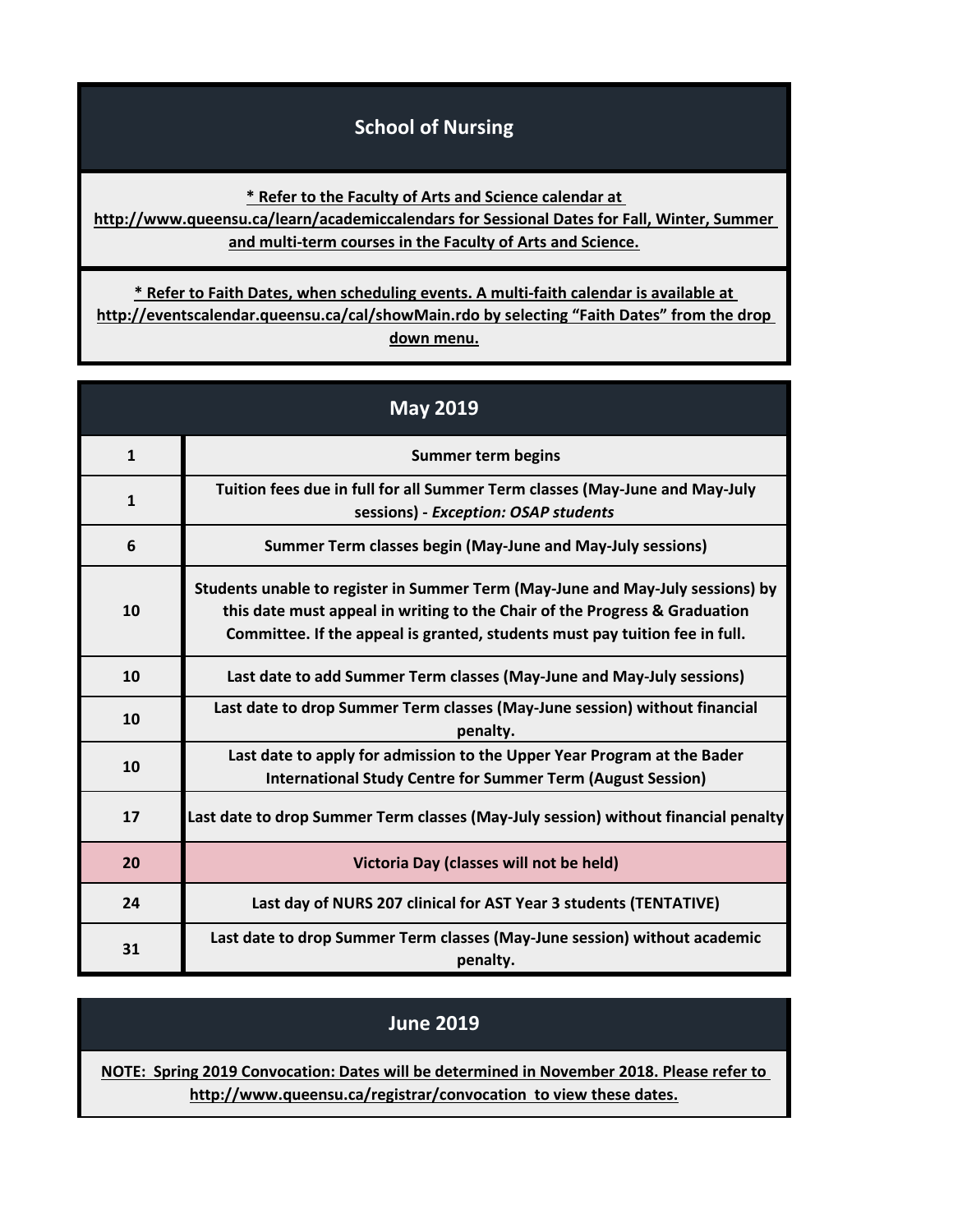| $\mathbf{1}$   | Last date to apply to the University for admission as a part-time student for Fall<br><b>Term</b>                                                                                                                                 |
|----------------|-----------------------------------------------------------------------------------------------------------------------------------------------------------------------------------------------------------------------------------|
| $\mathbf{1}$   | Last date for Queen's students to apply to a Dual Degree program for Fall Term                                                                                                                                                    |
| $\mathbf{1}$   | Last date for Queen's students to apply to transfer into the Faculty of Arts and<br>Science and the Faculty of Health Sciences for Fall Term                                                                                      |
| $\mathbf{1}$   | Last date to apply to the University for upper-year full-time admission for Fall Term<br>from another post-secondary institution                                                                                                  |
| $\overline{7}$ | Last date to apply for accommodation for an official examination conflict for the<br>June, July and August examination sessions.                                                                                                  |
| 15             | Last date for receipt of required documentation from students seeking admission<br>for Fall Term to full- or part-time study, including transfer students, to ensure that<br>an admission decision is made before the Term begins |
| 17             | Summer Term classes (May-June Session) end                                                                                                                                                                                        |
| 20,21          | Summer Term examinations in May-June session classes (TENTATIVE)                                                                                                                                                                  |
| 21             | Last date of NURS 345 Clinical for AST Year 4 students (TENTATIVE)                                                                                                                                                                |
| 28             | Last date to drop Summer Term classes (May-July Session) without academic<br>penalty                                                                                                                                              |
| 30             | Last date of NURS 371 Clinical for AST Year 3 students (TENTATIVE)                                                                                                                                                                |

| <b>July 2019</b> |                                                                                                                                                                                                                                 |
|------------------|---------------------------------------------------------------------------------------------------------------------------------------------------------------------------------------------------------------------------------|
| $\mathbf{1}$     | Tuition fees due in full for Summer Term classes (July-August Session) - Exception:<br><b>OSAP</b> students                                                                                                                     |
| $\mathbf{1}$     | <b>Canada Day Holiday (Classes will not be held)</b>                                                                                                                                                                            |
| $\overline{2}$   | <b>Summer Term classes begin (July - August Session)</b>                                                                                                                                                                        |
| 8                | Students unable to register in Summer Term (July-August Session) by this date must<br>appeal in writing to the Chair of the Progress & Graduation Committee. If the<br>appeal is granted, students must pay tuition fee in full |
| 8                | Last date to add Summer Term classes (July-August Session)                                                                                                                                                                      |
| 8                | Last date to drop Summer Term classes (July-August Session) without financial<br>penalty                                                                                                                                        |
| 15               | Summer class selection period for Fall and Winter Term classes begins (TENTATIVE)                                                                                                                                               |
| 15               | First date to apply to graduate in SOLUS for Fall 2019 (TENTATIVE)                                                                                                                                                              |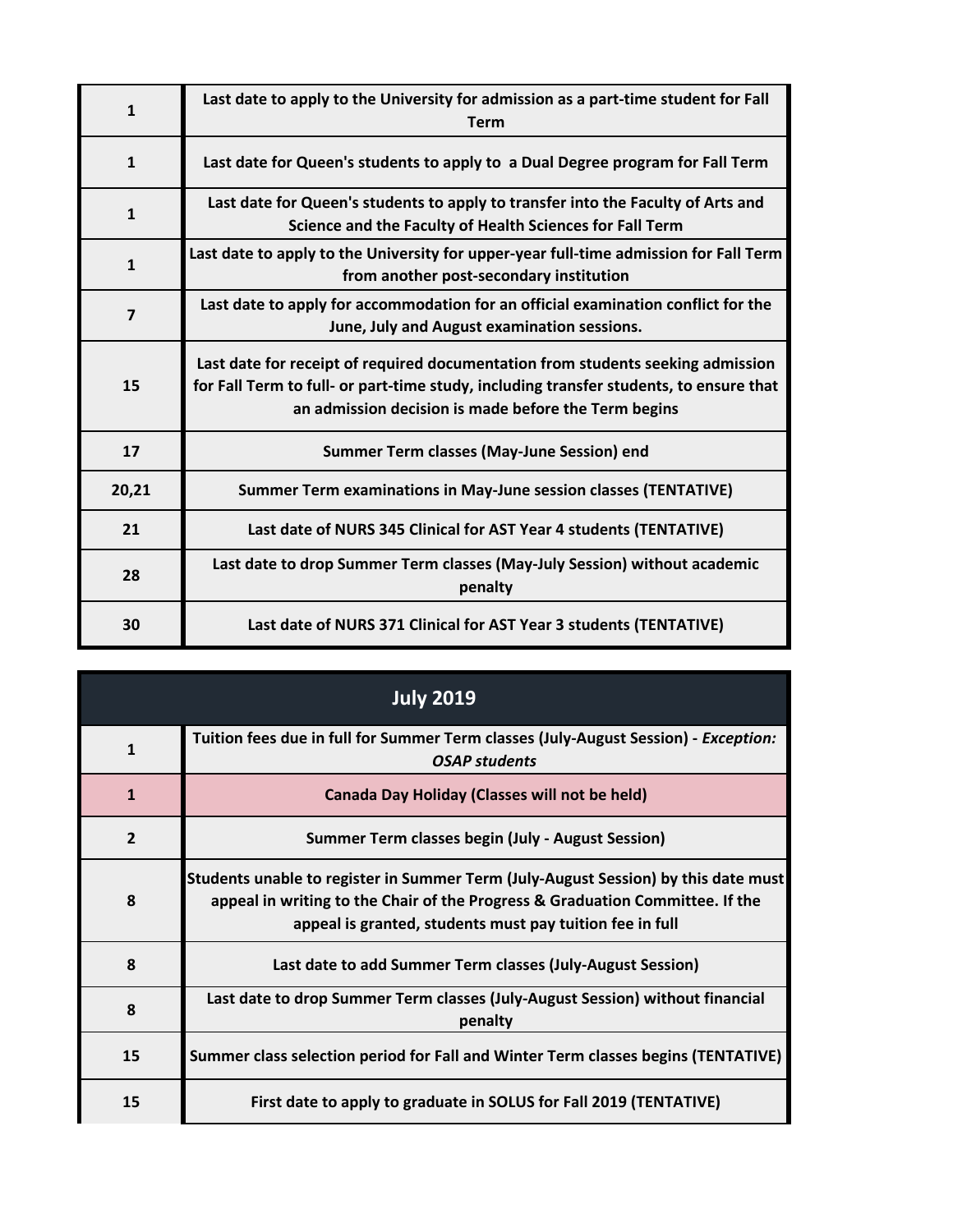| 26 | Summer Term (May - July Session) classes end                                                                               |
|----|----------------------------------------------------------------------------------------------------------------------------|
| 29 | Last date to drop Summer Term classes (July-August Session) without academic<br>penalty                                    |
| 30 | Summer Term examinations in May - July session classes begin                                                               |
| 31 | Last date to apply for admission to the Upper-Year Program at the Bader<br><b>International Study Centre for Fall Term</b> |

| August 2019    |                                                                                                                                             |
|----------------|---------------------------------------------------------------------------------------------------------------------------------------------|
| 1              | Refer to http://www.queensu.ca/artsci_online/apply/dates-and-deadlines for<br>deadlines for admission to Distance Studies for the Fall Term |
| $\overline{2}$ | Summer Term examinations in May - July session classes end                                                                                  |
| $\overline{2}$ | Summer class selection period for Fall and Winter Term classes ends (TENTATIVE)                                                             |
| 5              | Civic Holiday (classes will not be held)                                                                                                    |
| 12             | Summer Term classes (July-August Session) end                                                                                               |
| 14,15          | Summer Term examinations in July - August Session classes (TENTATIVE)                                                                       |
| 27             | Time period to add and drop classes (Open Enrolment) begins (TENTATIVE)                                                                     |
| 31             | Residence move-in day                                                                                                                       |
| 31             | <b>Welcoming Ceremony for new students</b>                                                                                                  |
| 31             | <b>Summer Term ends</b>                                                                                                                     |

| September 2019 |                                                                   |
|----------------|-------------------------------------------------------------------|
|                | <b>Fall Term begins</b>                                           |
|                | Tuition fees due in full for Fall Term - Exception: OSAP students |
|                | <b>Orientation Week begins (arrival day)</b>                      |
|                | Labour Day (classes will not be held)                             |
|                | <b>Fall Term classes begin</b>                                    |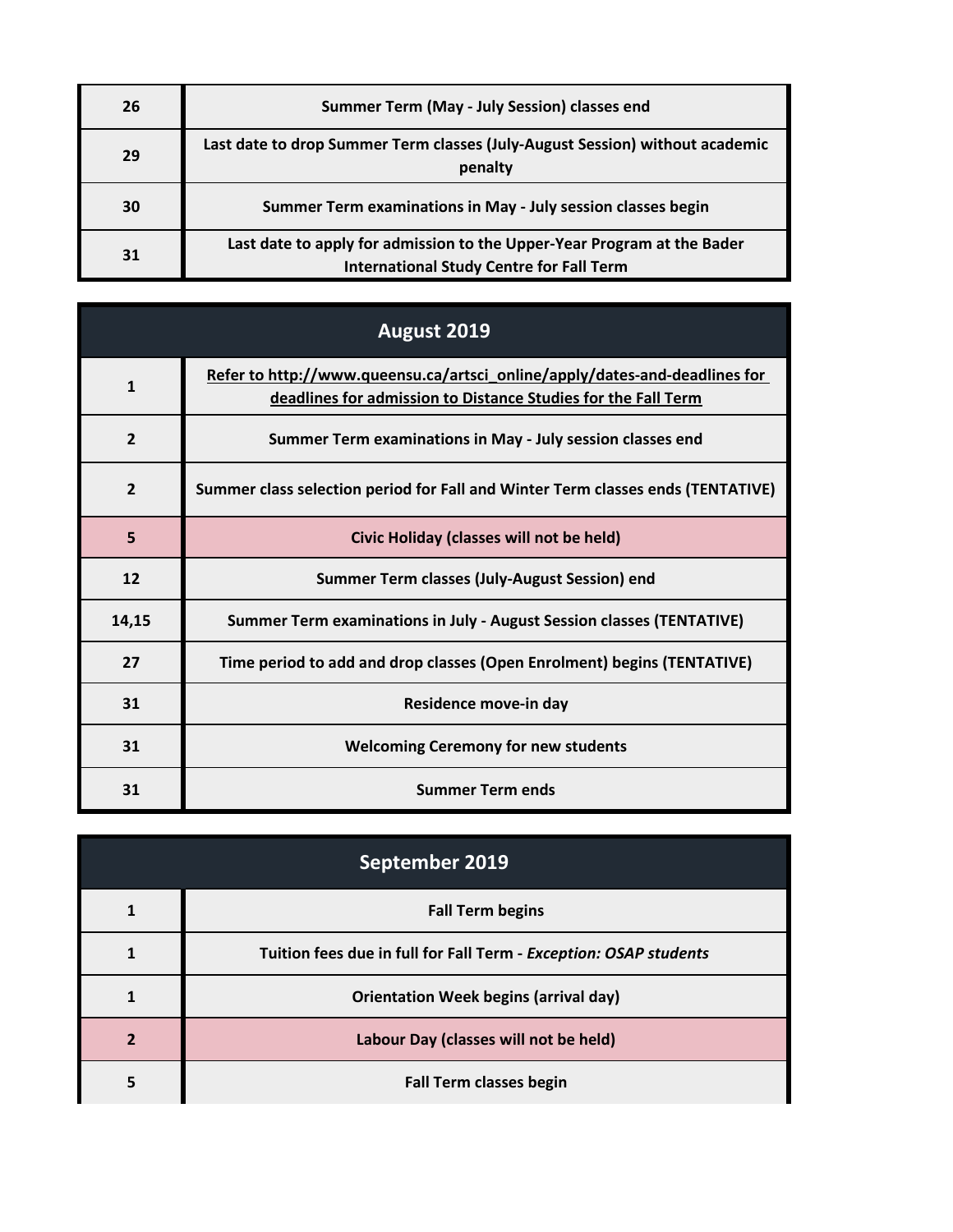| 6  | Last date of NURS 492 Clinical / NURS 401 for Year 4 AST students (TENTATIVE)                                                                                                                           |
|----|---------------------------------------------------------------------------------------------------------------------------------------------------------------------------------------------------------|
| 18 | Students unable to register in Fall Term by this date must appeal in writing to the<br>Chair of the Progress & Graduation Committee. If the appeal is granted, students<br>must pay tuition fee in full |
| 18 | Last date to add Fall Term and multi-term classes                                                                                                                                                       |
| 18 | Last date to drop Fall Term classes without financial penalty                                                                                                                                           |
| 30 | Deadline for payment of residence, UHIP and Student Activity Fees                                                                                                                                       |

| October 2019 |                                                                   |
|--------------|-------------------------------------------------------------------|
| 14           | Thanksgiving Day (University closed. Classes will not be held)    |
| 15           | Last date to apply to graduate in SOLUS for Fall 2019 (TENTATIVE) |
| 16           | <b>University Day</b>                                             |
| $24 - 25$    | <b>Fall mid-term break</b>                                        |

| November 2019                                                                                                                                                                                    |                                                                                                                              |
|--------------------------------------------------------------------------------------------------------------------------------------------------------------------------------------------------|------------------------------------------------------------------------------------------------------------------------------|
| NOTE: Fall 2019 Convocation: Dates will be published by the Office of the University Registrar by<br>June 2019. Please refer to http://www.queensu.ca/registrar/convocation to view these dates. |                                                                                                                              |
| $\mathbf{1}$                                                                                                                                                                                     | Last date to drop Fall Term classes without academic penalty                                                                 |
| $\overline{\mathbf{z}}$                                                                                                                                                                          | Last date to apply for accommodation for an official examination conflict for the<br>December examination period             |
| 11                                                                                                                                                                                               | Remembrance Day service (Classes cancelled 10:30 - 11:30 a.m.)                                                               |
| 15                                                                                                                                                                                               | Last date to apply for admission to the Upper-Year Program at the Bader<br><b>International Study Centre for Winter Term</b> |
| 29                                                                                                                                                                                               | <b>Fall term classes end</b>                                                                                                 |
| 30                                                                                                                                                                                               | Fall Term pre-examination study period begins                                                                                |

| December 2019 |                                                                                                                                               |
|---------------|-----------------------------------------------------------------------------------------------------------------------------------------------|
|               | Refer to http://www.queensu.ca/artsci_online/apply/dates-and-deadlines for<br>deadlines for admission to Distance Studies for the Winter Term |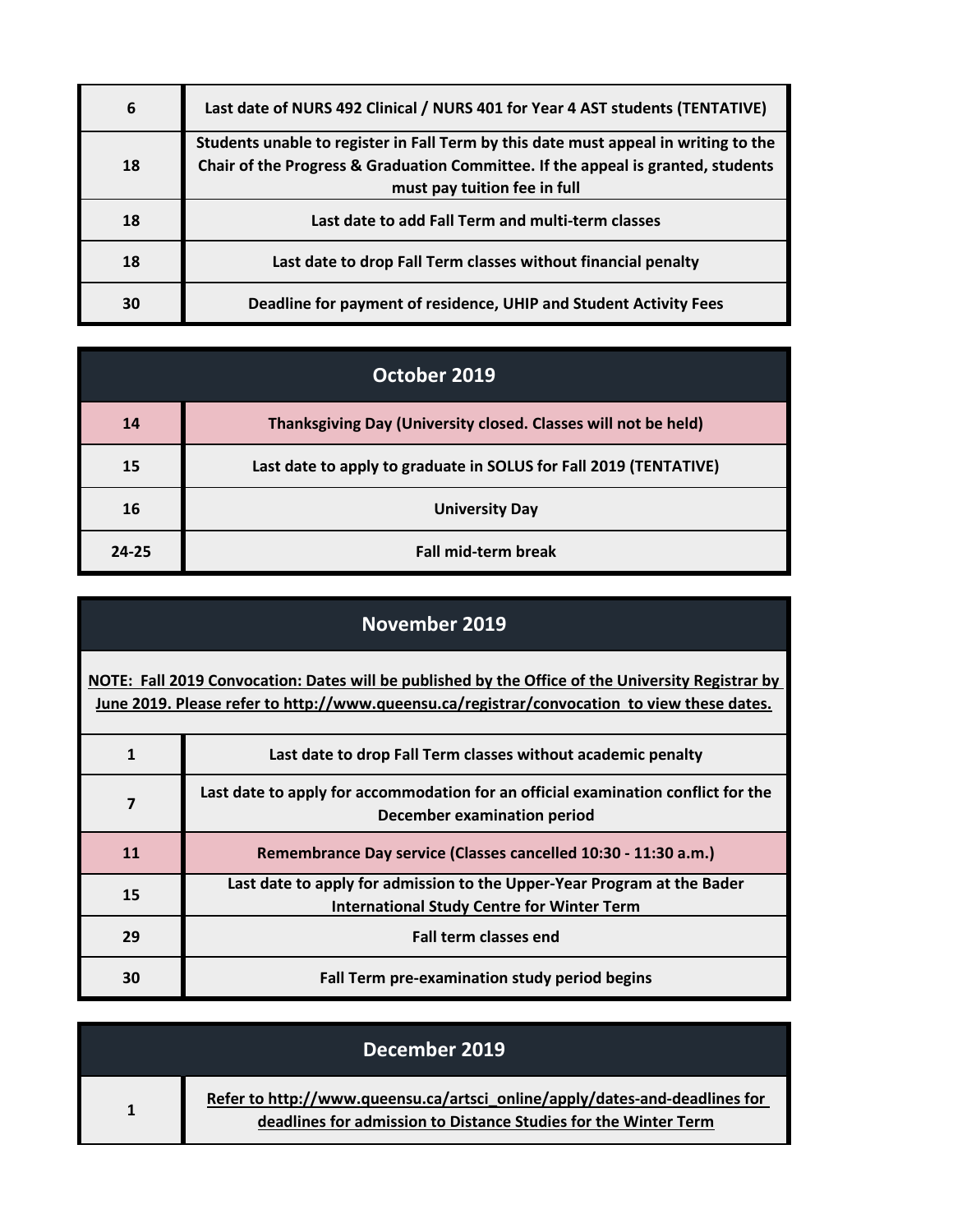|          | Last date for Queen's students to apply for admissions to a Dual or Second Degree<br><b>Program for Winter Term</b> |
|----------|---------------------------------------------------------------------------------------------------------------------|
|          | First date to apply to graduate in SOLUS for Spring 2020 (TENTATIVE)                                                |
| 3        | Fall Term pre-examination study period ends                                                                         |
| 3        | Clinical make-up day for time missed in Week 12 of Fall term - Second Year and<br><b>Third Year AST students</b>    |
| $4 - 19$ | Final examinations in Fall Term classes and mid-year tests in multi-term classes                                    |
| 6        | <b>Commemoration Day (academics cancelled)</b>                                                                      |
| 31       | <b>Fall Term ends</b>                                                                                               |

| January 2020 |                                                                                                                                                                                                            |
|--------------|------------------------------------------------------------------------------------------------------------------------------------------------------------------------------------------------------------|
| $\mathbf{1}$ | New Year's Day (University closed. Classes will not be held)                                                                                                                                               |
| $\mathbf{1}$ | <b>Winter Term begins</b>                                                                                                                                                                                  |
| 6            | Winter Term classes begin                                                                                                                                                                                  |
| 10           | Tuition fees due in full for Winter Term - Exception: OSAP students                                                                                                                                        |
| 10           | Last date to apply to the International Programs Office for exchange programs for<br>2019-2020                                                                                                             |
| 17           | Students unable to register in Winter Term by this date must appeal in writing to<br>the Chair of the Progress & Graduation Committee. If the appeal is granted,<br>students must pay tuition fee in full. |
| 17           | Last date to add Winter Term classes                                                                                                                                                                       |
| 17           | Last date to drop Winter Term classes without financial penalty                                                                                                                                            |

| <b>February 2020</b> |                                                    |
|----------------------|----------------------------------------------------|
| 3                    | <b>Registration for Summer Term classes begins</b> |
| 17                   | <b>Family Day (classes will not be held)</b>       |
| $18 - 21$            | <b>Winter Mid-term Reading Week</b>                |

**March 2020**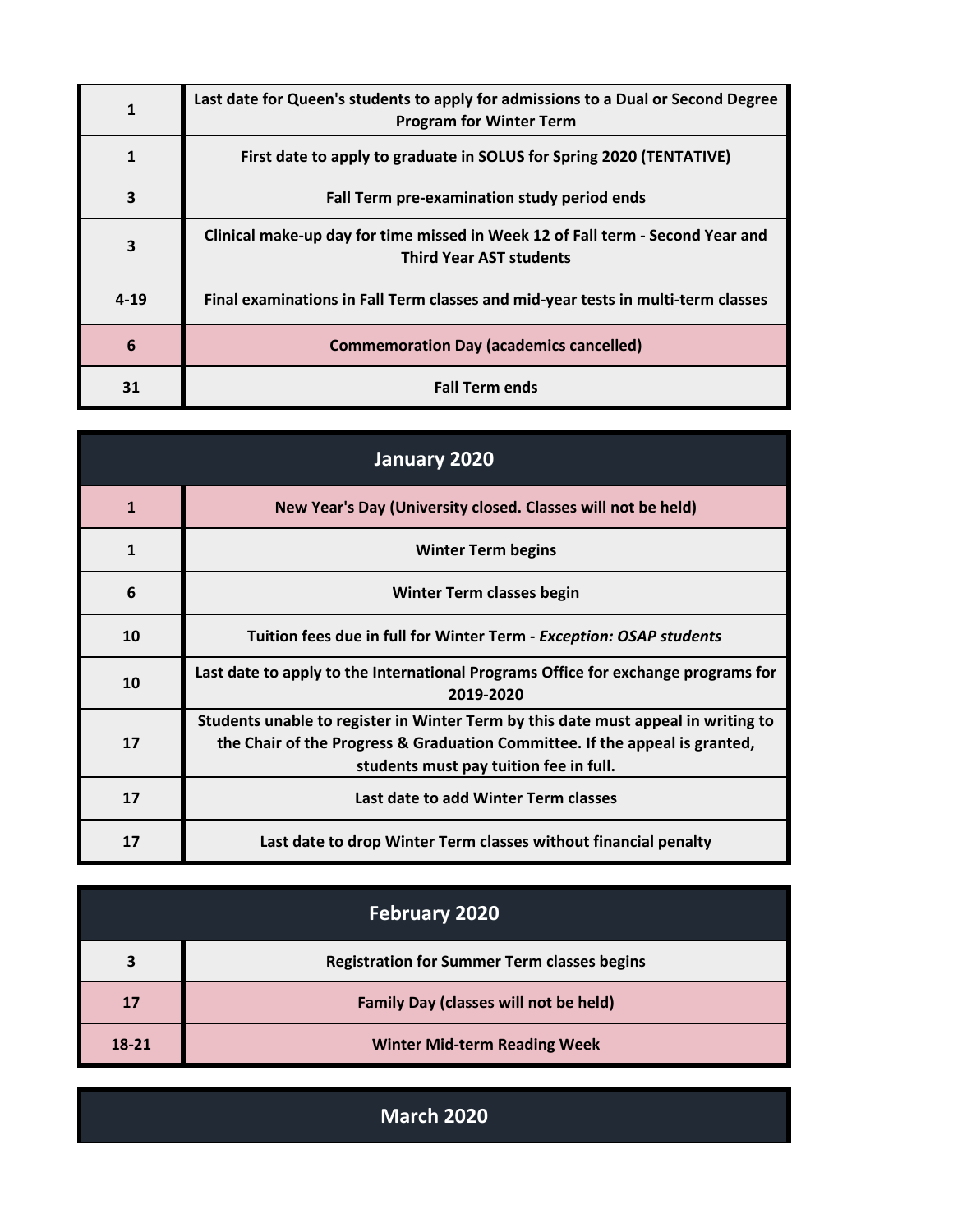|    | Last date to apply for accommodation for an offical examination conflict for the<br><b>April examination period</b>                             |
|----|-------------------------------------------------------------------------------------------------------------------------------------------------|
| 30 | Last date to apply for admission to the Upper-Year Program at the Bader<br><b>International Study Centre for Summer Term (May-June Session)</b> |
| 31 | Last date to apply to the University for upper-year full-time admission for Summer<br>Term from another post-secondary institution.             |

| <b>April 2020</b> |                                                                                                                                                                                                                                     |
|-------------------|-------------------------------------------------------------------------------------------------------------------------------------------------------------------------------------------------------------------------------------|
| $\mathbf{1}$      | Refer to http://www.queensu.ca/artsci_online/apply/dates-and-deadlines for<br>deadlines for admission to Distance Studies for the Summer Term                                                                                       |
| $\mathbf{1}$      | Last date for Queen's students to apply to a Dual Degree Program for Summer Term                                                                                                                                                    |
| 3                 | <b>Winter Term classes end</b>                                                                                                                                                                                                      |
| $4 - 8$           | Winter Term pre-examination study period                                                                                                                                                                                            |
| 8                 | Clinical make-up day if time missed in Week 12 of Fall term - Second Year and Third<br><b>Year AST students</b>                                                                                                                     |
| $9 - 25$          | <b>Final examinations for Winter Term and multi-term classes</b>                                                                                                                                                                    |
| 10                | Good Friday (classes will not be held)                                                                                                                                                                                              |
| 15                | Last date for receipt of required documentation from students seeking admission<br>for Summer Term to full- or part-time study, including transfer students, to ensure<br>that an admission decision is made before the Term begins |
| 24                | First date of clinical for AST Years 3 and 4 (TENTATIVE)                                                                                                                                                                            |
| 30                | Last date to apply to graduate in Spring 2020 (TENTATIVE)                                                                                                                                                                           |
| 30                | <b>Winter Term ends</b>                                                                                                                                                                                                             |

| <b>May 2020</b> |                                                                                          |
|-----------------|------------------------------------------------------------------------------------------|
|                 | Summer term begins                                                                       |
|                 | Tuition fees due in full for all Summer Term classes (May-June and May-July<br>sessions) |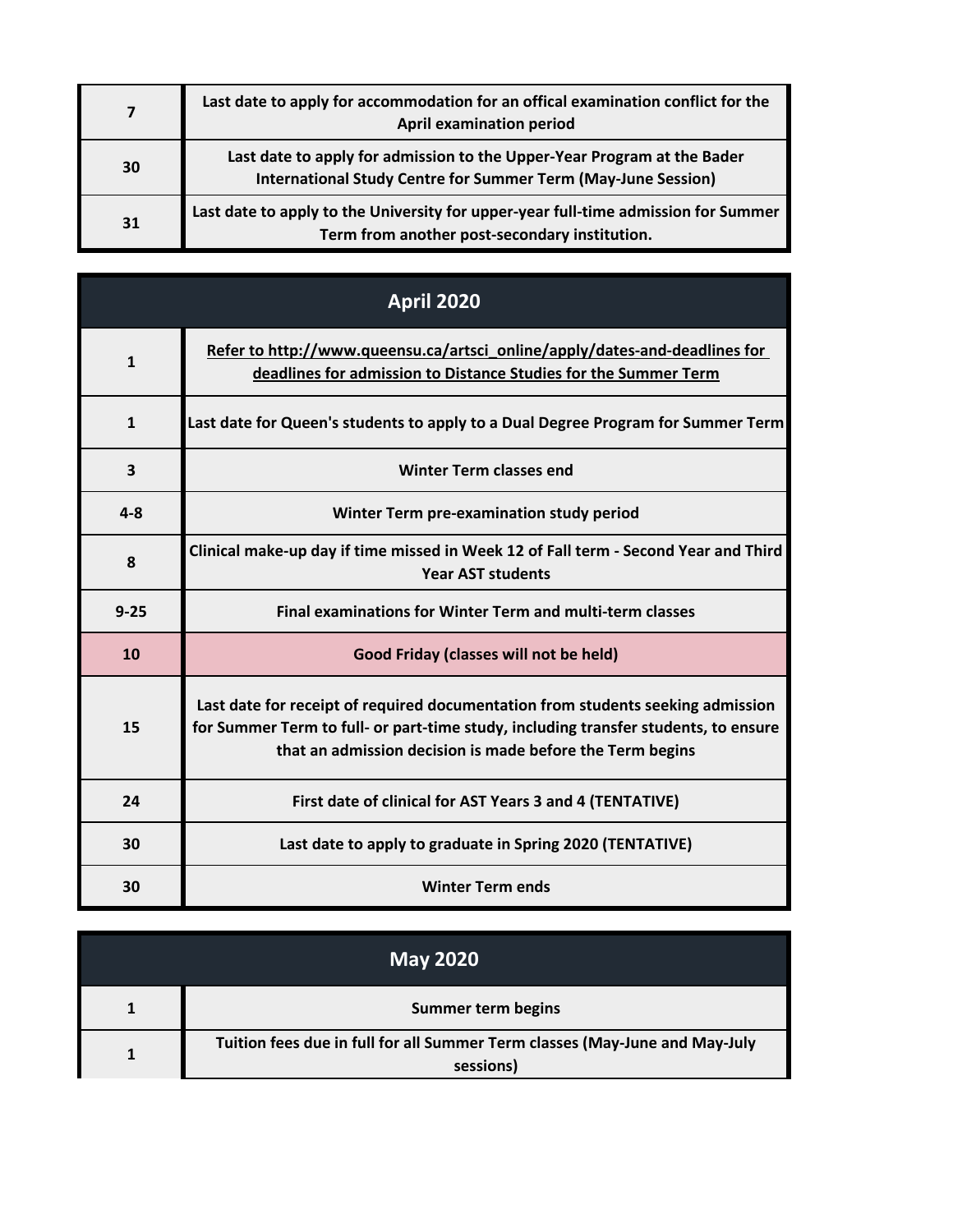| 8  | Students unable to register in Summer Term (May-June and May-July Sessions) by<br>this date must appeal in writing to the Chair of the Progress & Graduation<br>Committee. If the appeal is granted, students must pay tuition fee in full. |
|----|---------------------------------------------------------------------------------------------------------------------------------------------------------------------------------------------------------------------------------------------|
| 11 | Summer Term classes (May-June and May-July Sessions) begin for Arts and Science<br>and Continuing & Distance Studies                                                                                                                        |
| 15 | Last date to add Summer Term classes (May-June and May-July Sessions)                                                                                                                                                                       |
| 18 | Victoria Day (classes will not be held)                                                                                                                                                                                                     |
| 20 | Last date to drop Winter Term and multi-term classes without academic penalty                                                                                                                                                               |
| 22 | Last day of NURS 207 clinical for AST Year 3 students (TENTATIVE)                                                                                                                                                                           |

г

| <b>June 2020</b> |                                                                                                                                                                           |
|------------------|---------------------------------------------------------------------------------------------------------------------------------------------------------------------------|
|                  | NOTE: Spring 2020 Convocation: Dates will be determined in November 2019. Please refer to<br>http://www.queensu.ca/registrar/convocation to view these dates.             |
| $\mathbf{1}$     | Last date to apply to the University for admission as a part-time student for Fall<br><b>Term</b>                                                                         |
| $\mathbf{1}$     | Last date for Queen's students to apply to a Dual Degree program for Fall Term                                                                                            |
| $\mathbf{1}$     | Last date for Queen's students to apply to transfer into the Faculty of Arts and<br>Science and the Faculty of Health Sciences for Fall Term                              |
| $\mathbf{1}$     | Last date to apply to the University for upper-year full-time admission for Fall Term<br>from another post-secondary institution                                          |
| 5                | Last date to drop Summer Term classes (May-June Session) without academic<br>penalty                                                                                      |
| 5                | Last date to drop Summer Term classes (May-June Session) without financial<br>penalty                                                                                     |
| 5                | Last date to drop Summer Term classes (May-July Session) without financial penalty                                                                                        |
| $\overline{7}$   | Last date to apply for accommodation for an official examination conflict for the<br>June, July and August examination sessions.                                          |
| 15               | Last date for receipt of required documentation from students seeking admission<br>for Fall Term to full- or part-time study, including transfer students, to ensure that |

**an admission decision is made before the Term begins**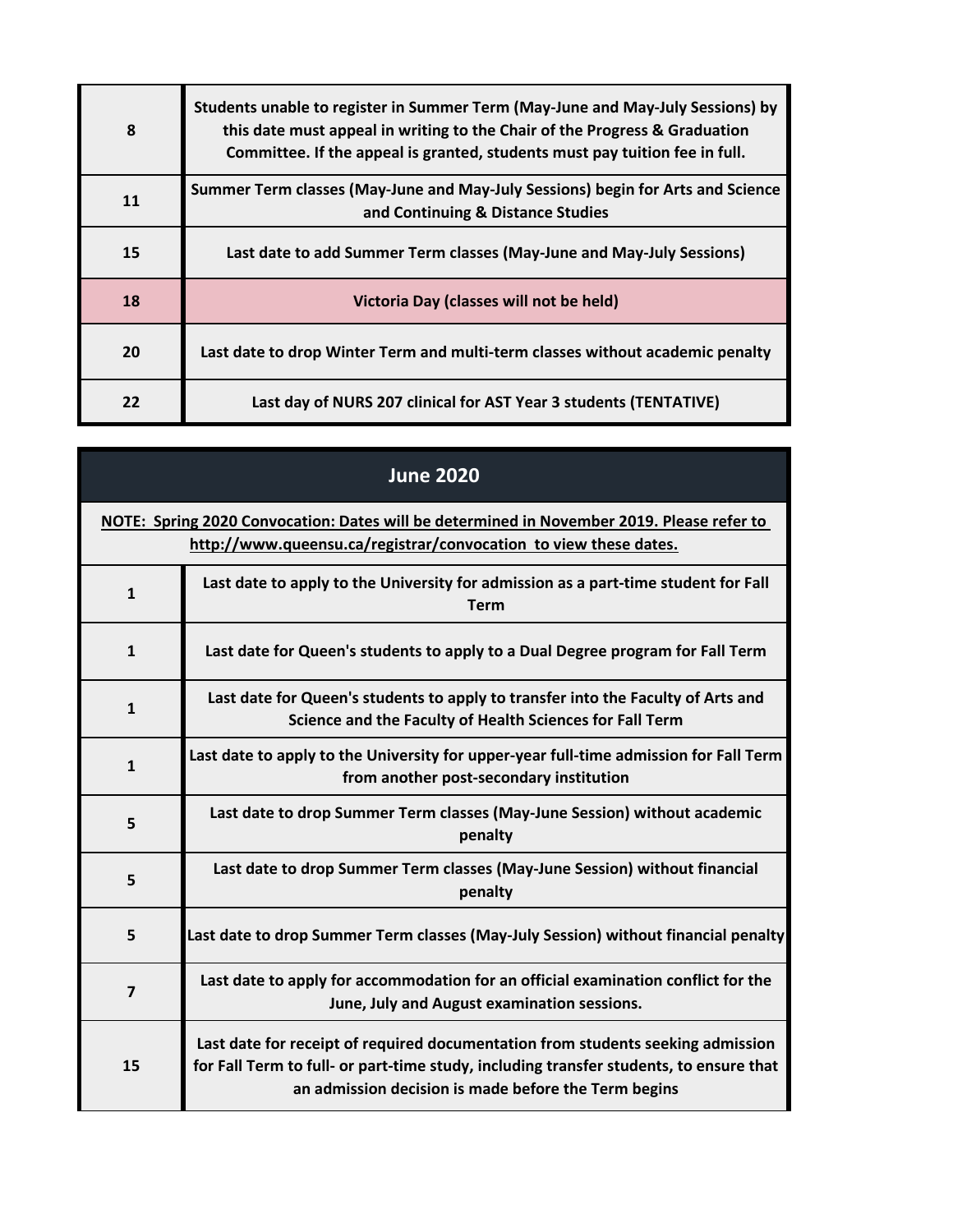| 19    | Last date of NURS 345 Clinical for AST Year 4 students (TENTATIVE)    |
|-------|-----------------------------------------------------------------------|
| 22    | Summer Term classes (May-June Session) end for Arts & Science Courses |
| 25-26 | Summer Term examinations in May-June session classes (TENTATIVE)      |
| 30    | Last date of NURS 371 Clinical for AST Year 3 students (TENTATIVE)    |

| <b>July 2020</b> |                                                                                                                                                                                                                                 |
|------------------|---------------------------------------------------------------------------------------------------------------------------------------------------------------------------------------------------------------------------------|
| $\mathbf{1}$     | Tuition fees due in full for Summer Term classes (July-August Session)                                                                                                                                                          |
| $\mathbf{1}$     | Canada Day (Classes will not be held)                                                                                                                                                                                           |
| $\overline{2}$   | <b>Summer Term classes begin (July - August Session)</b>                                                                                                                                                                        |
| 3                | Last date to drop Summer Term classes (May-July Session) without academic<br>penalty                                                                                                                                            |
| 8                | Students unable to register in Summer Term (July-August Session) by this date must<br>appeal in writing to the Chair of the Progress & Graduation Committee. If the<br>appeal is granted, students must pay tuition fee in full |
| 8                | Last date to add Summer Term classes (July-August Session)                                                                                                                                                                      |
| 8                | Last date to drop Summer Term classes (July-August Session) without financial<br>penalty                                                                                                                                        |
| 13-31            | Summer class selection period for Fall and Winter Term classes (TENTATIVE)                                                                                                                                                      |
| 15               | First date to apply to graduate in SOLUS for Fall 2020 (TENTATIVE)                                                                                                                                                              |
| 29               | Last date to drop Summer Term classes (July-August Session) without academic<br>penalty                                                                                                                                         |
| 31               | Summer Term (May - July Session) classes end                                                                                                                                                                                    |
| 31               | Last date to apply for admission to the Upper-Year Program at the Bader<br><b>International Study Centre for Fall Term</b>                                                                                                      |

| August 2020 |                                                                                                                                             |
|-------------|---------------------------------------------------------------------------------------------------------------------------------------------|
|             | Refer to http://www.queensu.ca/artsci_online/apply/dates-and-deadlines for<br>deadlines for admission to Distance Studies for the Fall Term |
| 3           | Civic Holiday (classes will not be held)                                                                                                    |